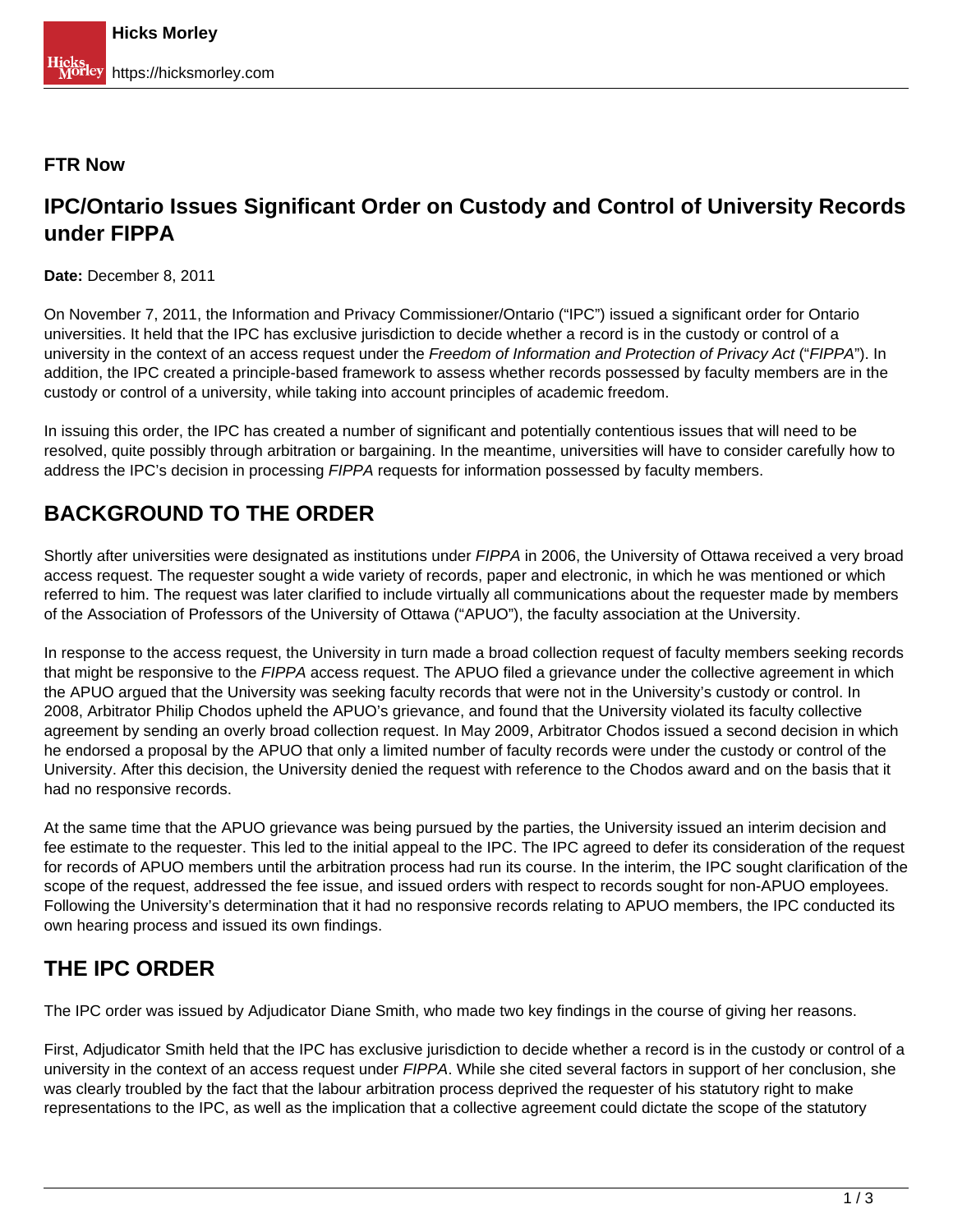concept of custody and control. In this regard, she said:

Applying the two-part test in Weber, it is clear that the legislature intended that issues arising from requests and appeals under the Act be determined by the head, and on appeal, by the Commissioner, and not by a labour arbitrator. Considering the governing legislation (that is, the Act) as applied to the dispute in the relevant factual matrix, as outlined in the foregoing analysis, and bearing in mind that the arbitrator's authority only arises under the collective agreement, an instrument that is not determinative of the issue of custody or control, I find that, in the context of an access-to-information request made under the Act, the Commissioner has the exclusive jurisdiction to determine this issue.

Second, Adjudicator Smith created a principle-based framework to assess whether records possessed by faculty members are in the custody or control of a university. She said:

Accordingly, I conclude that the arbitral awards are not determinative with respect to the custody or control of records that may be responsive in this case. Rather, the determination is to be made based in the principles enunciated in this order. The significant conclusions I have reached in this regard are:

- 1. records or portions of records in the possession of an APUO member that relate to personal matters or activities that are wholly unrelated to the university's mandate, are not in the university's custody or control;
- 2. records relating to teaching or research are likely to be impacted by academic freedom, and would only be in the university's custody and/or control if they would be accessible to it by custom or practice, taking academic freedom into account;
- 3. administrative records are prima facie in the university's custody and control, but would not be if they are unavailable to the university by custom or practice, taking academic freedom into account.

Based on these findings, Arbitrator Smith ordered the University to request that association members produce responsive records that are in the University's custody or control "taking into account" the three stipulated criteria. She also suggested that the University require faculty members to create "lists or indices of records or portions of records for which the question of custody or control may be in dispute, including a brief explanation of why a record or records would not be in the university's custody or control."

### **IMPLICATIONS FOR UNIVERSITIES**

The implications of this decision for universities are significant and far-reaching, and they create some tensions that are not easy to resolve.

With respect to the finding that the IPC has exclusive jurisdiction over the question of whether a record is within a university's custody or control in the context of an access request under FIPPA, this suggests that disputes about access to records that arise in the course of processing an access request can only be heard by the IPC and not a labour arbitrator. It is not clear that the jurisdiction question is so straightforward. Assume, for example, that a faculty member determines that he or she has custody or control over a particular record and refuses to produce it for processing. There is no doubt that this will produce a dispute under FIPPA, but it is difficult to see how this would not also produce a dispute under the collective agreement that rests on a question about the university's right of access to records in the possession of faculty  $-$  a question that is entirely distinct from the question of "custody or control" under FIPPA.

Many universities may wish to assert a right of access that is broad enough to allow for processing FIPPA requests in a manner that is much less cumbersome and prone to conflict than the manner invited by the IPC. Such a right is one that arises out of an employment and collective bargaining relationship, to be determined by universities and their faculty members through informal dialog, at arbitration or even at the bargaining table. The scope of academic freedom will be part of the coming dialog, but in our view academic freedom does not necessarily lead to a restriction on university access to records possessed by faculty members that precludes the efficient and effective processing of FIPPA access requests.